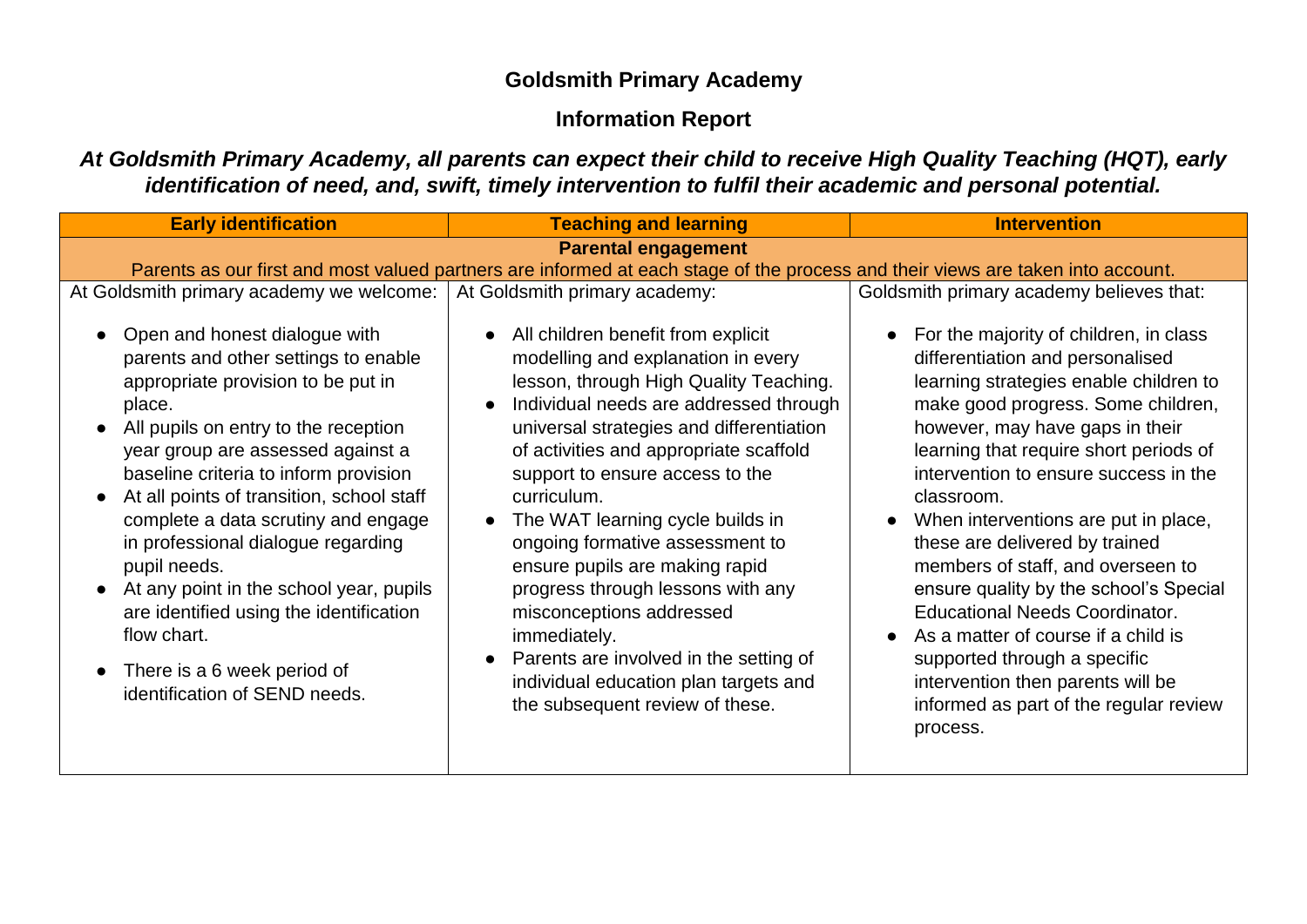#### **How does Goldsmith Primary Academy know if pupils need extra help?**

We know when pupils need help if:

- concerns are raised by parents/carers, teachers or pupil's previous school
- there is a lack of progress
- there is a change in the pupil's behaviour
- a pupil asks for help

## **What is the process of identification of Special Educational Needs at Goldsmith Primary Academy?**



Occasionally a pupil may need more expert support from an outside agency such as the Educational Psychologist or Advisory Teacher. Referrals are then completed in conjunction with parents/carers and a programme of support to parents and schools is then put into place and regularly reviewed. This will be delivered through SEND Support (SEN Code of Practice 2014)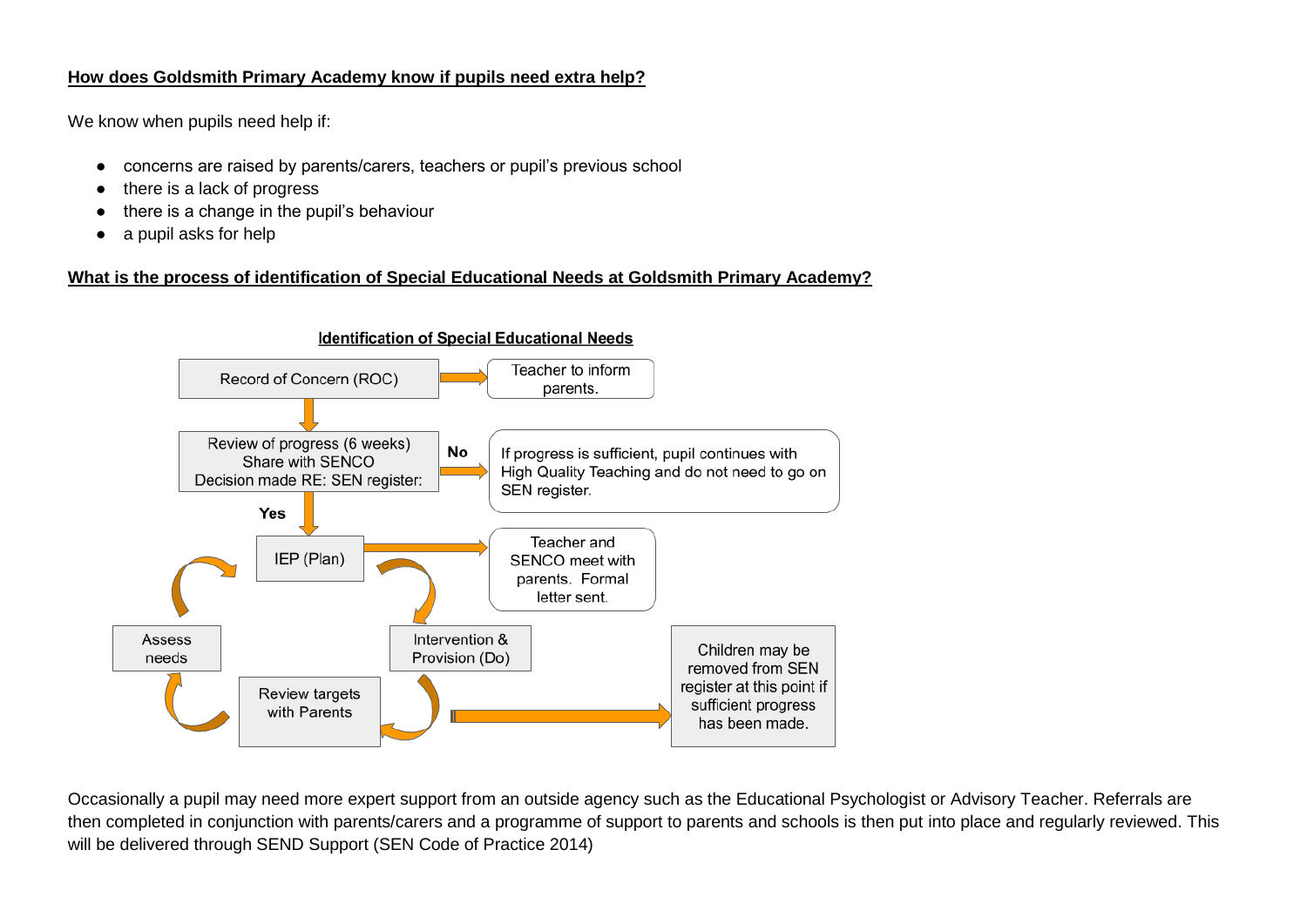If further, specific support is required an assessment for an Education Health and Care Plan (EHCP) may be made. This will only be done after consultation with parents and a young person's views will be gained.

#### **What should I do if I think my child may have special educational needs?**

If you have concerns then contact your child's class teacher, Phase Leader or Mrs Ayres (SENCo).

#### **How will Goldsmith Primary Academy Support my child?**

The four broad 'areas of need' are:

- Communication and Interaction
- Cognition and Learning
- Social, Emotional and Mental Health Difficulties
- Sensory and Physical Needs.

Goldsmith Primary Academy has a graduated approach to supporting all children in school. We use a four stage cycle of support to help identify needs. **Assess – Plan – Do – Review**. Pupils receive High Quality Teaching in class. A requirement for additional support is identified by all staff involved with the child to identify their next steps. Parents and pupils are consulted in this process.

If appropriate, an Individual Education Plan (IEP) is drawn up by the class teacher. A copy of the IEP will be shared with parents and reviewed termly. To support targets outlined in the IEP, children may be included in intervention groups which may include:

- additional general support by the teacher or learning support assistant in class
- use of a particular resource (e.g. a writing slope, individual workstation, coloured overlays etc)
- 1:1 or small group support.
- assessment from an outside agency, e.g. Speech and Language

The length of time of the intervention will vary according to need. The targets and interventions will be regularly reviewed by staff, parents and the pupil to ascertain the effectiveness of the provision and to inform future planning.

These interventions are recorded on a provision map (for each year group). This is a record of the interventions, timings, cost of and the impact of the intervention. If you have any queries related to the interventions please do not hesitate to contact the class teacher or SENCo.

Pupil Progress Meetings are held each term. At these meetings, the class teacher will meet a senior leader to discuss the progress of individuals in their class. This shared discussion may highlight areas that require further support which can then be planned for.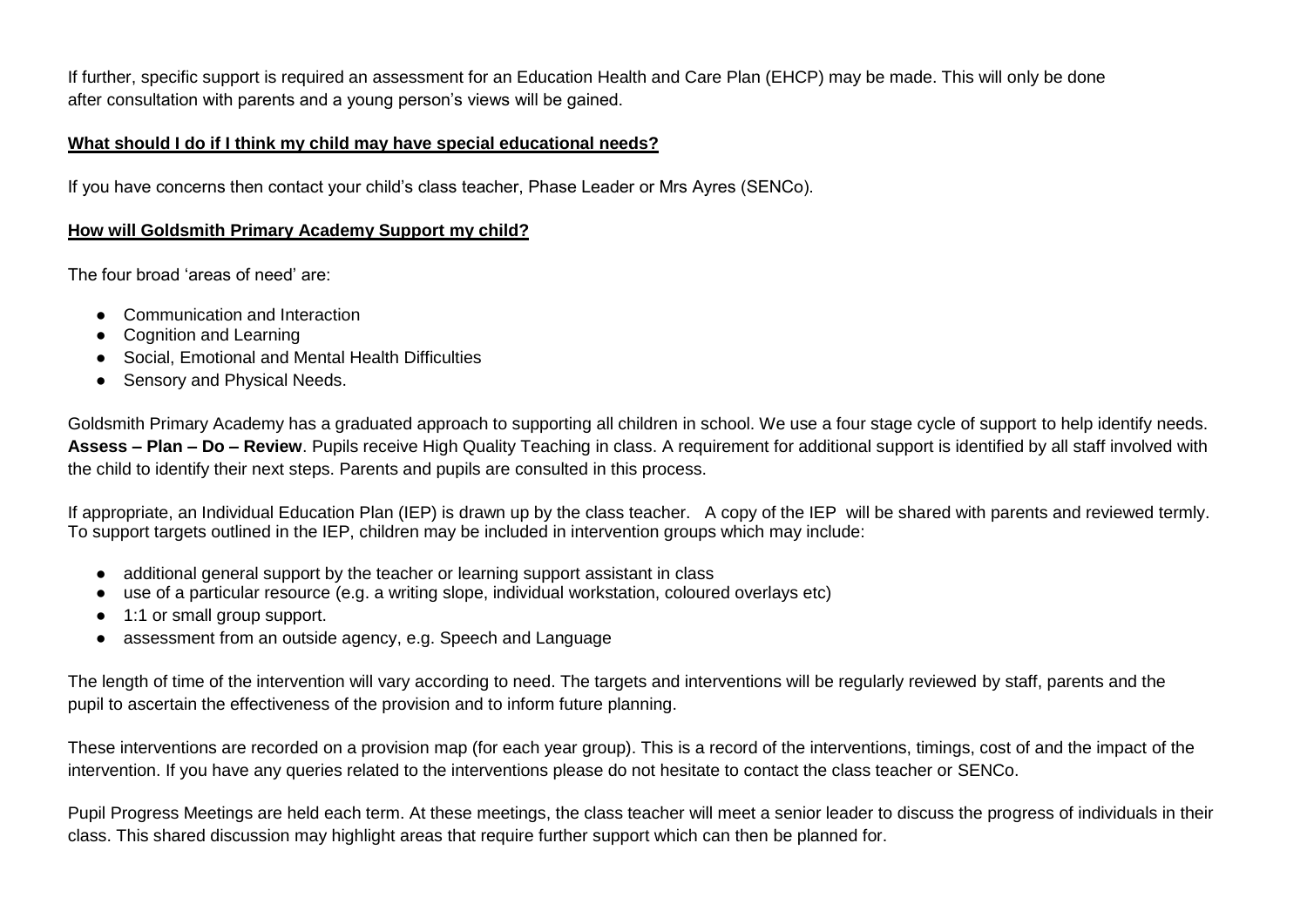## **How will the curriculum be matched to pupil's needs?**

Class teacher input is given via targeted classroom teaching (High Quality Teaching) where individual needs are planned for. All staff have high expectations of all pupils. They use what the children already know and use a range of teaching strategies to involve every child in learning. This may include using practical equipment or specific strategies, e.g. use of a writing slope, colourful semantics, task slicing etc. Through reviewing children's progress, daily gaps in their understanding/learning can quickly be identified and support can be put into place to enable them to make progress.

Teachers plan and differentiate work by reviewing age related expectations and through our skills based curriculum. Work is closely matched to children's ability and learning needs. When a pupil has been identified with special needs their work will be further differentiated by the class teacher to remove barriers to learning and enable them to access the curriculum.

#### **How will I know how my child is doing and how can I support their learning?**

Staff at Goldsmith communicate regularly with parents. This can be through curriculum newsletters, informal discussions, telephone conversations, information on the school website, Parentmail, Marvelous Me, or through parent's evenings. Class teachers are regularly available after school or alternatively, appointments can be made to speak in more detail to the class teacher or SENCo by contacting the school office. For pupils on the SEND register, individual targets are sent home each term. Targets are usually set by the class teacher in conjunction with other support staff in school and wider agencies involved with the pupil as necessary. These targets will be reviewed each term and shared with parents.

#### **How will I be involved in discussions about and planning for my child's education?**

All parents are encouraged to contribute to their child's education. This may be through:

- discussions with the class teacher
- during parents evenings
- during discussions with Mrs Ayres or other professionals
- parents are encouraged to comment on their child's Individual Education Plan with possible suggestions that could be incorporated.

## **What support will there be for my child's overall well-being?**

Goldsmith Primary Academy recognises that some children have additional emotional and social needs. These can manifest themselves in a number of ways, including behavioural difficulties and anxiety. The school has a variety of pastoral support for pupils who are encountering emotional, social and behavioural difficulties, in place. These include:

● Members of staff such as the class teacher, learning support assistants, SENCo, being readily available for pupils who wish to discuss issues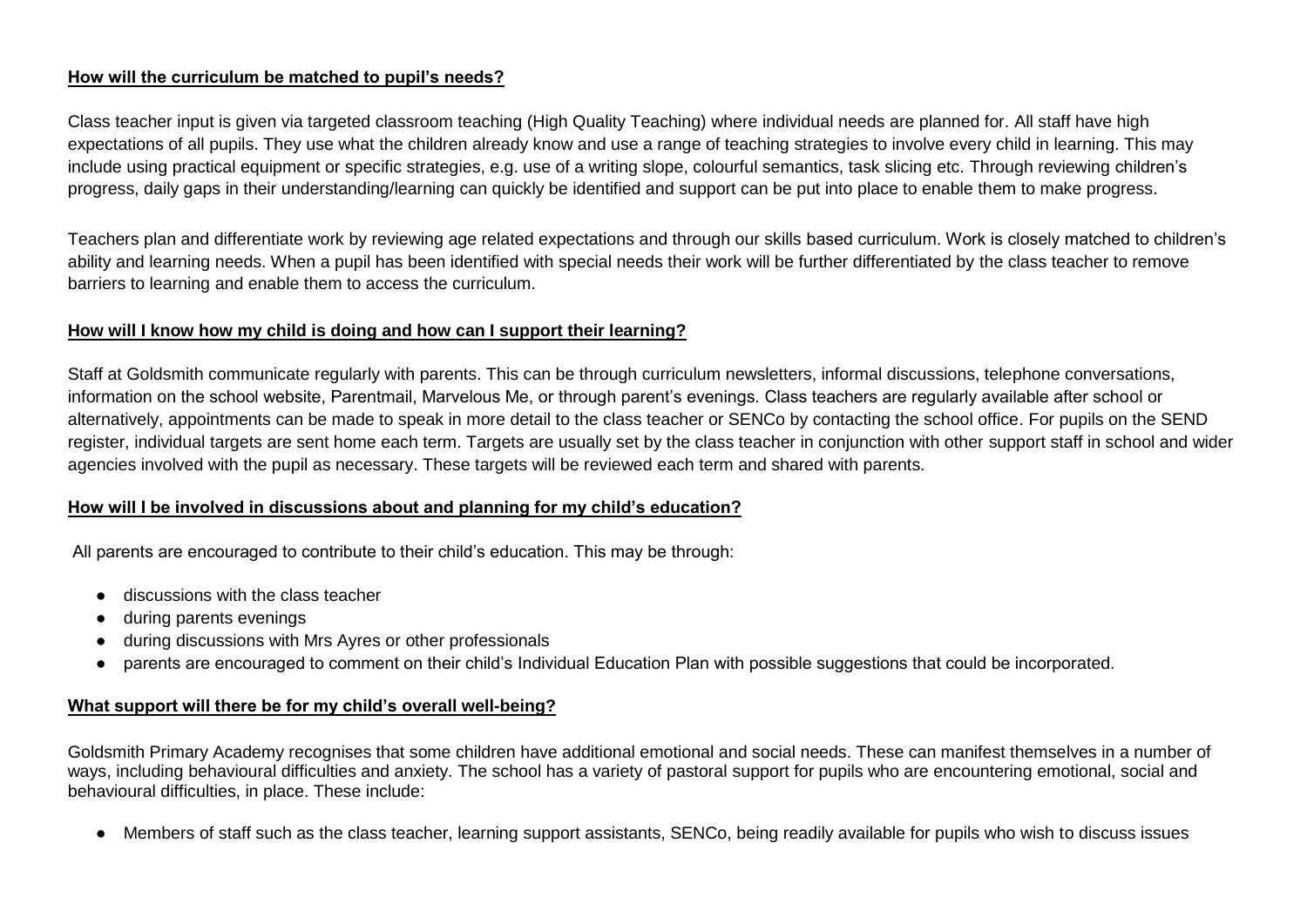and concerns.

- Use of Zones of Regulation
- Mentoring sessions with individual children
- Staff in school organise Nurture groups which are targeting groups to develop social skills, self-esteem, emotional wellbeing and to offer support with anger management.
- Contact with the school nurse.
- Circle of friend groups
- Counselling sessions
- Organised playtime activities

## **Pupils with medical needs**

If a pupil has a medical need then a detailed Care Plan is compiled in consultation with parents/carers and medical professionals. These are discussed with all staff who are involved with the pupil. Where necessary, and in agreement with parents/carer, medication may be given on completion of a medication form.

## **What specialist services and expertise are available at or accessed by the school?**

At times it may be necessary to consult with outside agencies to receive their more specialised expertise. The agencies used by the school include:

- Educational Psychologists
- Advisory Teachers
- CAMHS (Child & Adolescent Mental Health Service)
- Hearing Impairment Team
- Visual Impairment Team
- Speech and Language Therapy
- Paediatric Services (Occupational Therapy/Physiotherapy)
- School Nurse

An Educational Psychologist is allocated to our school. He/she would normally only work directly with pupils who needs are felt to be quite considerable and have not responded well to the interventions previously put in place for them. To help understand the pupil's educational needs better, the psychologist will generally meet with the parent and give feedback after the assessment has been completed. He/she will offer advice to the school and parent/carers on how to best support the pupil in order to take their learning forward.

## **How are the school's resources allocated and matched to children's special educational needs?**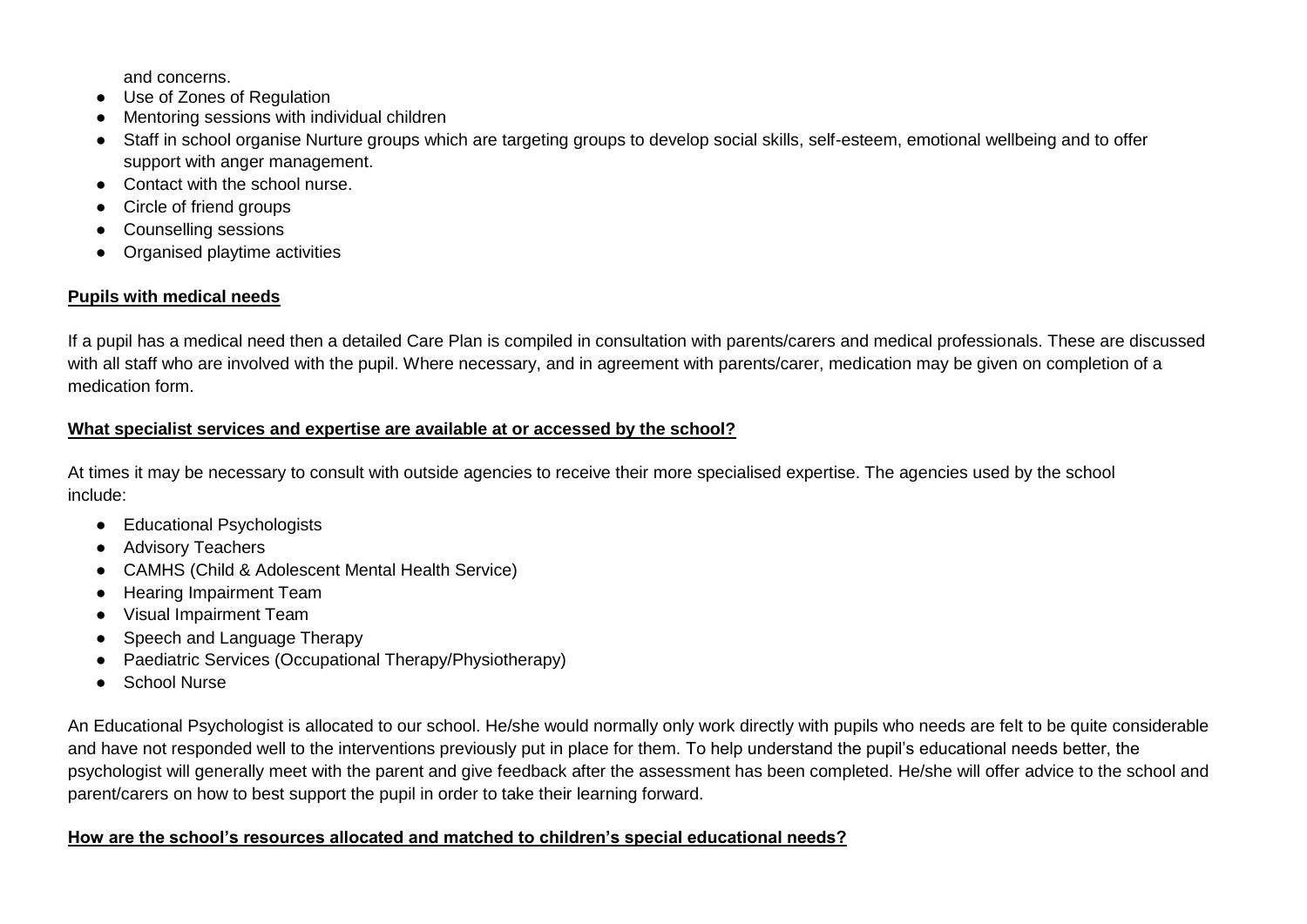The SEND budget is allocated each financial year. The money is used to provide additional support or resources dependant on an individual's needs. The additional provision may be allocated after discussion with parents, the class teacher, at pupil progress meetings or if a concern has been raised by them at another time during the year. Further support or resources may be allocated to your child following assessments by school staff or outside agencies (e.g. Educational Psychology). Funding may be used to buy in specialist support. Pupil Premium payments are used to support individual pupil's learning.

#### **How is the decision made about how much support my child will receive?**

Staff in school are responsible, in consultation with parents, for the level of support needed. This may take the form of additional individual or small group support in class or in other targeted groups tailored to the pupils needs. During their school life, if further concerns are identified due to the pupil's lack of progress or well-being then other interventions will be arranged. Parents/carers will be notified if their child is receiving 1-1 or small group support outside of the classroom.

#### **What training are the staff supporting children and young people with SEND had or are having?**

Staff regularly meet with the SENCO to discuss individual needs. All staff receive training related to SEND. These include sessions on:

- Identification of SEND
- SEN and inclusion strategies
- Colourful Semantics
- Task slicing

#### **How will my child be included in activities outside the classroom including school trips?**

Activities and school trips are available to all pupils. Risk assessments are carried out and procedures are put in place to enable all children to participate. These are shared with parents.

#### **How accessible is the school environment?**

As a school we are happy to discuss individual access requirements.

Facilities we have at present include:

- toilet adapted for disabled users
- adapted keyboards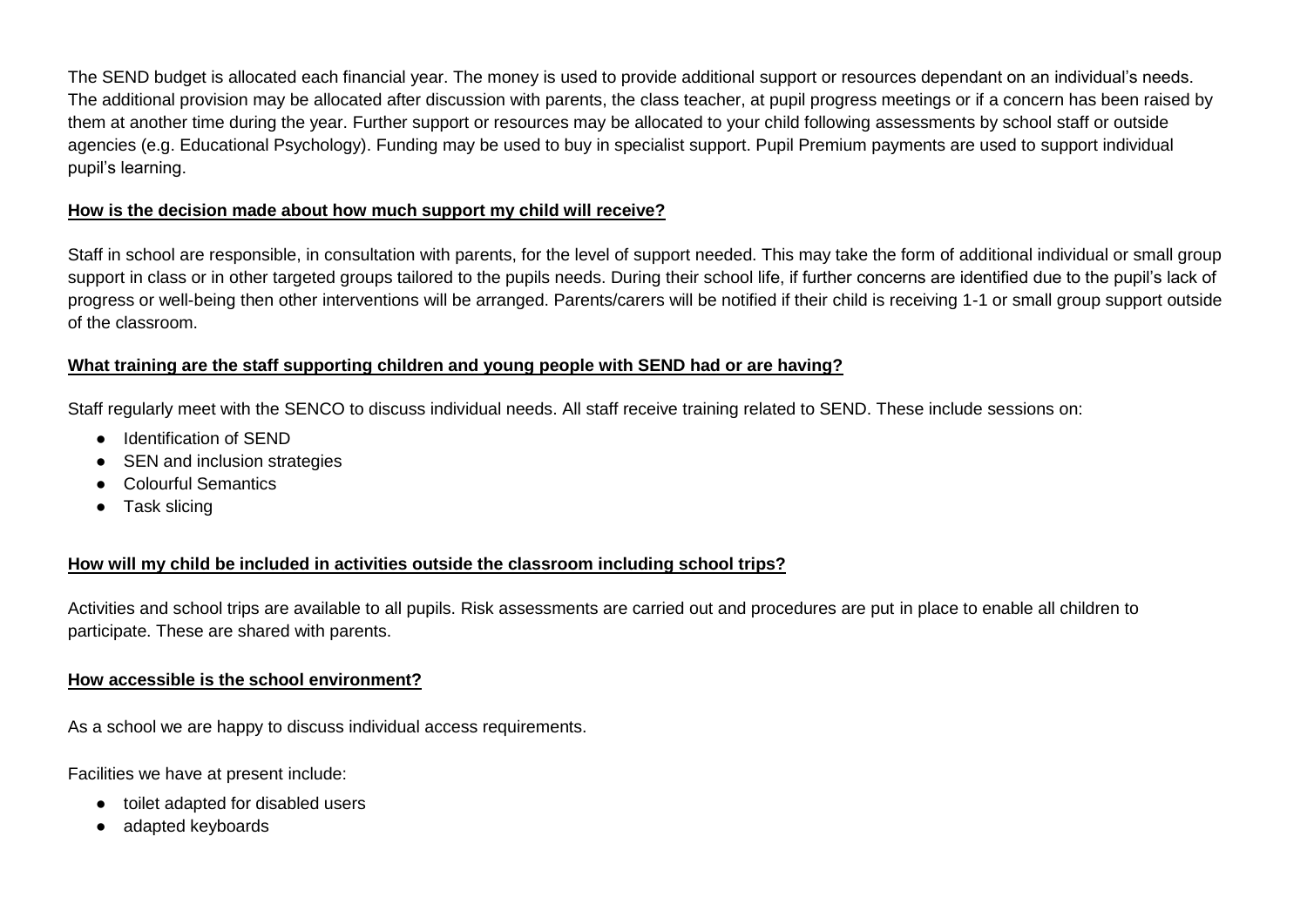- Assistive Technology
- extra-curricular activities are accessible for children with SEND.

#### **How will the school prepare and support my child through transition periods?**

Staff at Goldsmith understand what an unsettling time moving class and schools can be; therefore steps are in place to enable any transition to be as smooth as possible.

These include:

#### **On entry**

- A transition day in the summer term for pupils starting in September including a visit to their new class (without parent/ carer).
- Parent/carers are invited to a meeting at the school so that they know what to expect and are encouraged to share any concerns with the school.
- Where concerns are raised, meetings with the SENCO and parents to discuss any issues may be arranged. In some circumstances individual arrangements may be made for starting school, such as a reduced timetable.
- Children start mornings only and are introduced to lunchtimes before staying full time.

#### **Transition to new classes**

Moving between year groups can be unsettling for some children. We therefore prepare children for this change by:

- A transition day in the summer term for pupils to visit their new classroom and teacher for the day.
- information sharing sessions between each teacher
- class teachers are always willing to meet parents/carers prior to the child moving to their class.

## **Secondary transition**

Class teachers, the pastoral team and outside agencies work with children who may be anxious about the move. This provides them with the opportunity to discuss any concerns they may have.

- Secondary school staff visit pupils prior to them joining their new school.
- Staff in school meet with secondary schools to pass on information regarding pupils with SEND.
- Year 6 pupils attend a transition day to visit the school they are going to.
- Opportunities to work with local secondary schools are actively encouraged so that children are familiar with them (e.g. Science